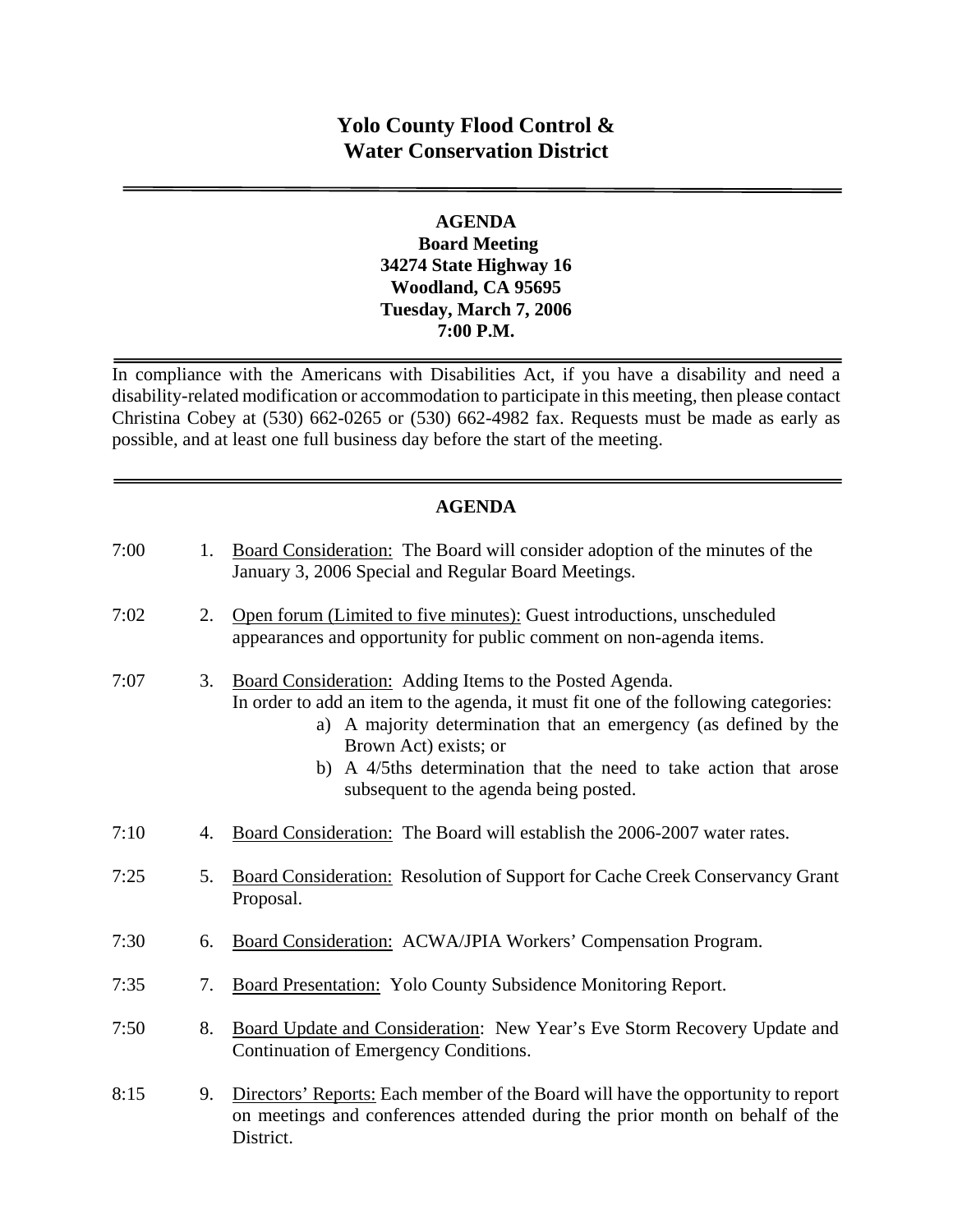- 8:25 10. Attorney's Report: The District's attorney will report on the following: a) Current legal and legislative activities.
- 8:35 11. General Manager's Report: The Board will receive a report from the General Manager or designated representatives regarding current general activities and projects of the District.
	- a) General Activities
	- b) Cache Creek Watershed Forum (March 11, 2006 in Guinda)
	- c) Integrated Regional Water Management Plan Update
	- d) Operations, Maintenance and Water Conditions
- 8:55 12. General Discussion: Opportunity for Board members to ask questions for clarification, provide information to staff, request staff to report back on a matter, or direct staff to place a matter on a subsequent agenda.
- 8:59 13. Board Consideration: The Board will consider the approval and the payments of bills.
- 9:00 14. Adjourn

The public may address the Board concerning an agenda item either before or during the Board's consideration of that agenda item. Public comment on items within the Board's jurisdiction is welcome, subject to reasonable time limits for each speaker. Upon request, agenda items may be moved up to accommodate those in attendance wishing to address that item. Times listed for consideration of agenda items are approximate only. The Board may consider any agenda item at any time during the Board meeting.

I declare that the foregoing agenda was posted at the office of the Yolo County Flood Control and Water Conservation District, 34274 State Highway 16, Woodland, CA on March 2, 2006.

By: \_\_\_\_\_\_\_\_\_\_\_\_\_\_\_\_\_\_\_\_\_\_\_\_\_\_\_\_\_\_\_\_\_\_\_\_\_

Christina Cobey, Administrative Assistant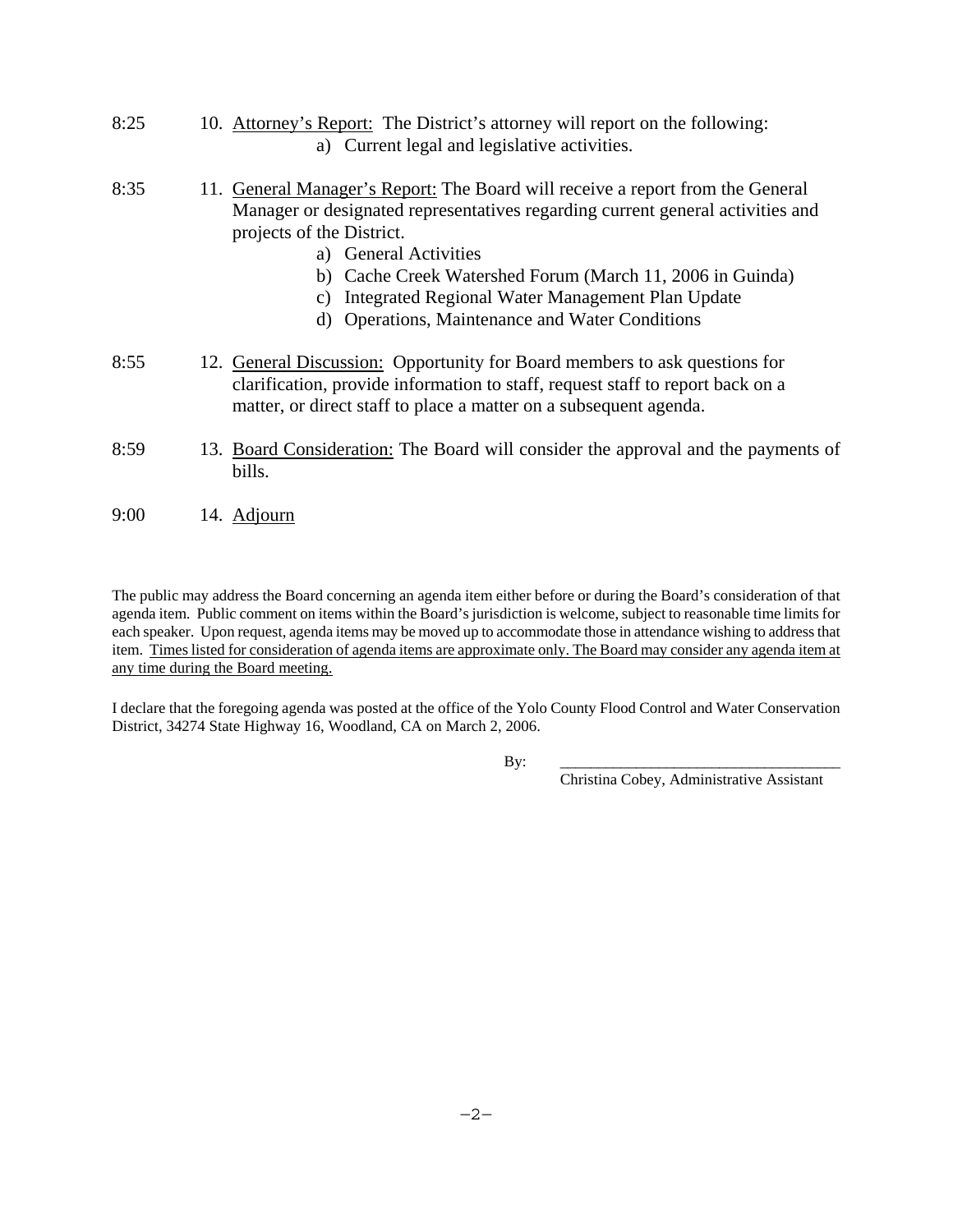#### REGULAR BOARD MEETING MINUTES March 7, 2006

The regular March meeting of the Board of Directors of the Yolo County Flood Control and Water Conservation District was held at 7:00 p.m. on March 7, 2006 at its regular place of business, 34274 State Highway 16, Woodland, California. Chair Rominger convened the meeting with Directors Brice, Scheuring, Tadlock and Vink present. Also in attendance were:

District Staff and Consultants Tim O'Halloran, General Manager Christy Barton, Assistant General Manager Mike Horgan, Engineer Paul Bartkiewicz, Legal Counsel Dan Folta, Engineering Consultant

#### **Members of the Public**

Duane Chamberlain, Yolo County Supervisor Frank Sieferman, Sr., Past Yolo County Supervisor Bob Schneider, Tuleyome Jim Borchard, District Water User

#### **MINUTES**

**M/S/C** approved the minutes of the February 7, 2006 Regular Board meeting as corrected.

#### **OPEN FORUM**

Mr. Sieferman presented the Board with photographs of Cache Creek upstream of the Moore Siphon which showed recent erosion on both sides of the creek.

Board and staff discussion accompanied the review of the photographs.

#### **2006-2007 WATER RATES**

Mr. O'Halloran introduced the matter of water rates for fiscal year 2006-2007. Director Tadlock reported that the Finance Committee reviewed past and current year expenses and rates and the expected expenses for the upcoming year. He stated that the Committee was recommending rate increases of 50 cents per acre-foot for both agricultural and non-agricultural customers for fiscal year 2006-2007. Director Vink stated that it was difficult for the Committee to determine necessary rate changes at this time given that the 2006-2007 budget is not adopted until the May Board meeting.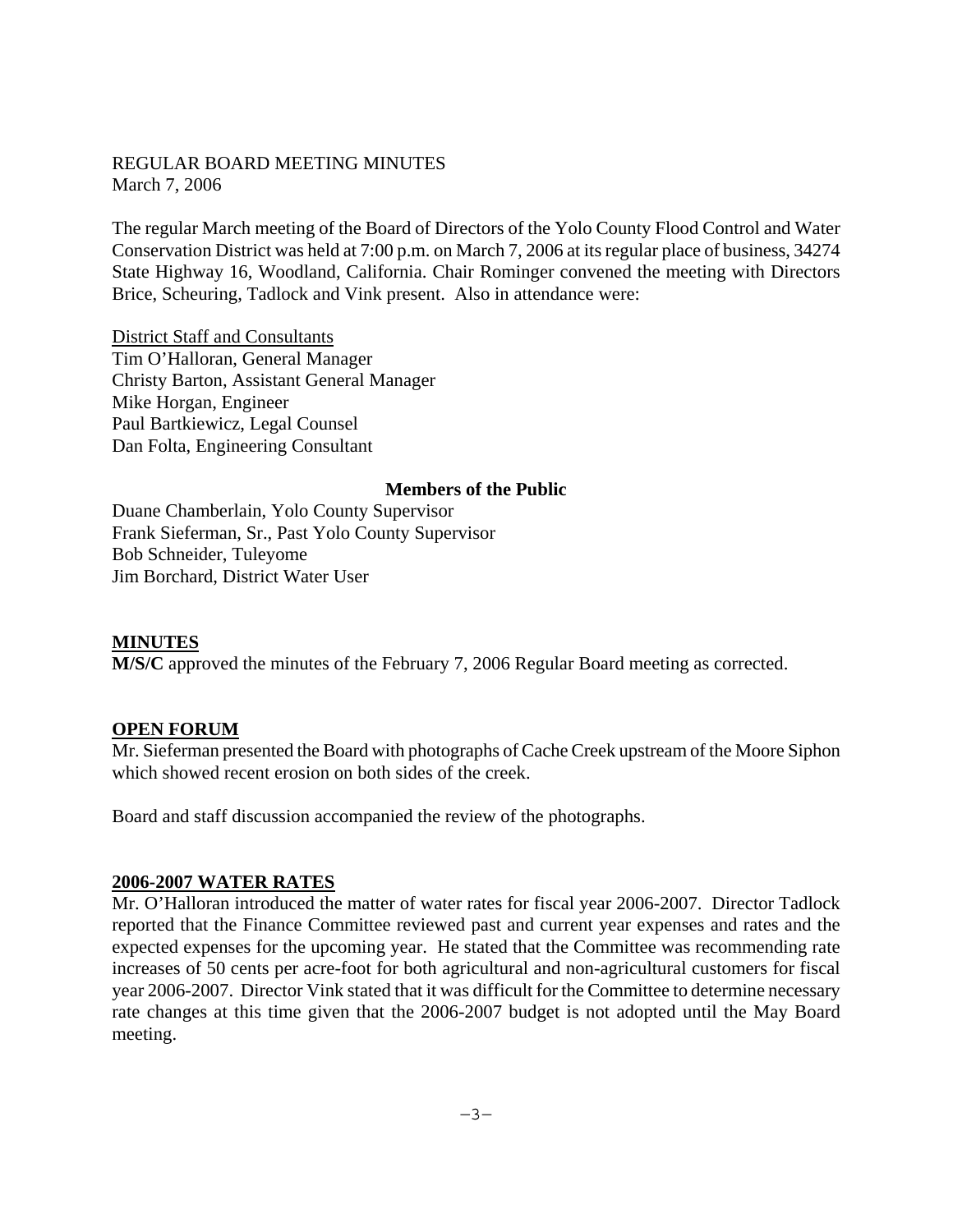Board and staff discussion followed regarding scheduling and sequencing of the annual budget and water rate preparation process. Additionally, the Board discussed Lake County concerns regarding the substantial difference between ag and non-ag rates and the positive, pro-active discussions that are now taking place between the two entities.

Mr. O'Halloran outlined the current infrastructure inventory program, the need for a capital improvement plan and a 5-year water rate plan to ensure adequate revenue for required infrastructure improvements.

**M/S/C** approval to raise the agricultural water rate for fiscal year 2006-2007 by fifty cents per acre foot, and to suspend its non-ag water rate increase this year.

The Board requested that a letter be sent to Lake County advising that the District was suspending its non-ag water rate increase this year.

# **CACHE CREEK CONSERVANCY GRANT**

Mr. O'Halloran reported that the State Department of Water Resources has requested a Board resolution to confirm its participation in a grant program proposal submitted by Cache Creek Conservancy. He advised that the proposed project is for the installation of a gauging station in Cache Creek at the Capay Dam; the total project cost is \$100,000; and the District's contribution will be \$25,000 including in-kind services.

**M/S/C** approval of Resolution No. 06.05 for Participation in the Cache Creek Conservancy's CALFED Watershed Program Grant Proposal.

# **ACWA/JPIA WORKERS' COMPENSATION PROGRAM**

Mrs. Barton advised that, since work to obtain comparisons of costs for the District's Workers' Compensation coverage had not been completed within a prescribed frame, rescission of a prior notice to withdraw from the ACWA/JPIA Workers' Compensation Program and a new notice to withdraw were needed.

**M/S/C** approval to rescind notice to withdraw from the JPIA's 2006/2007 Workers' Compensation Program and to provide notice of intent to withdraw from the JPIA's 2007/2008 Workers' Compensation program.

# **YOLO COUNTY SUBSIDENCE MONITORING PROGRAM**

Mr. O'Halloran advised that the third Yolo County subsidence monitoring assessment was conducted last year and that the findings report is being completed. He stated that localized subsidence is continuing and he provided examples of amounts of subsidence in various areas of the County. He said the final report will be presented to the Board when it becomes available.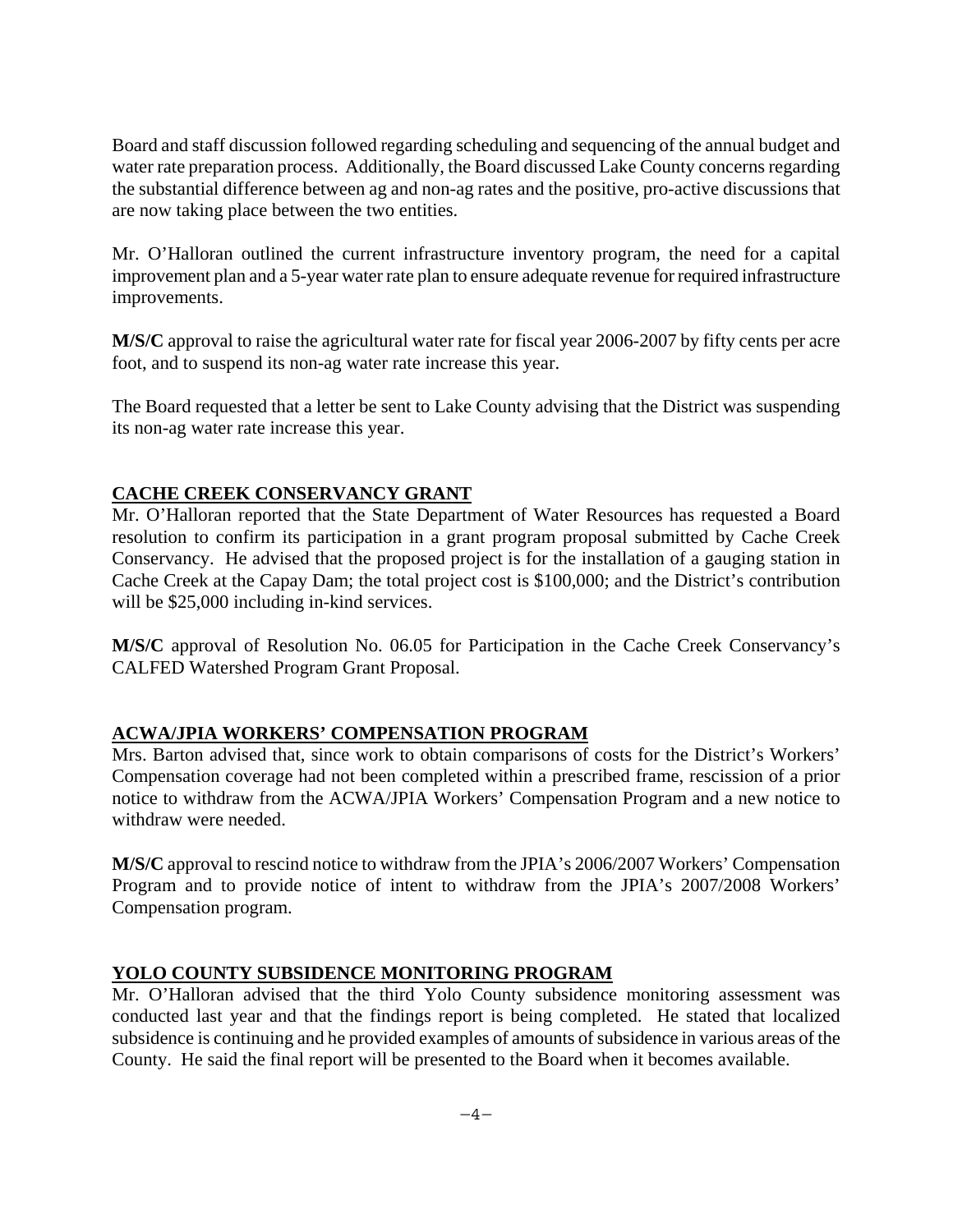# **NEW YEAR'S EVE STORM RECOVERY UPDATE AND CONTINUATION OF EMERGENCY CONDITIONS**

Mr. O'Halloran advised that storm damage recovery work is progressing. Mr. Folta further advised that:

- Repair work had progressed well prior to the recent rains.
- About 3 weeks of dry conditions are needed for the remaining work.
- Four contractors attended the pre-bid meeting and site tour.
- Two contractors bid on most of the individual projects outlined in the design package and two bid on a few of the jobs.
- Diamond D General Engineering was the low bidder on nearly all of the projects.
- A meeting and tour with FEMA and State OES representatives was conducted.

Mr. Folta presented photographs of each project and described the status of repairs on each one. Board and staff discussion accompanied the presentation and included a focus on erosion problems and drainage flow into the District's canal system.

**M/S/C** approval to extend the emergency conditions declaration.

#### **DIRECTORS' REPORTS**

Director Vink reported that he attended the NCWA's Annual meeting which included various presenters and Governor Schwarzenegger who spoke on his water plan.

Director Scheuring reported that work on the IRWMP is progressing and that the next public meeting will be held on May 8, 2006.

Director Rominger reported on the recent Lake County – District 2X2 meeting, stating that the forum provides a good opportunity for both groups to work on matters of mutual benefits.

#### **ATTORNEY'S REPORT**

Attorney Bartkiewicz reported briefly on the water infrastructure bond measure currently being considered in the state legislature.

# **GENERAL MANAGER'S REPORT**

Mr. O'Halloran reported the following:

General Activities: The Scribner Bridge, which the District owns, will be fixed at the end of the upcoming irrigation season. A major issue associated with the repair was the property owner's request to widen the bridge from 12.5 feet to 16 feet. Given that the cost to widen was not much, it

has been decided to reconstruct the bridge to 16 feet wide. A draft policy on bridges will be brought